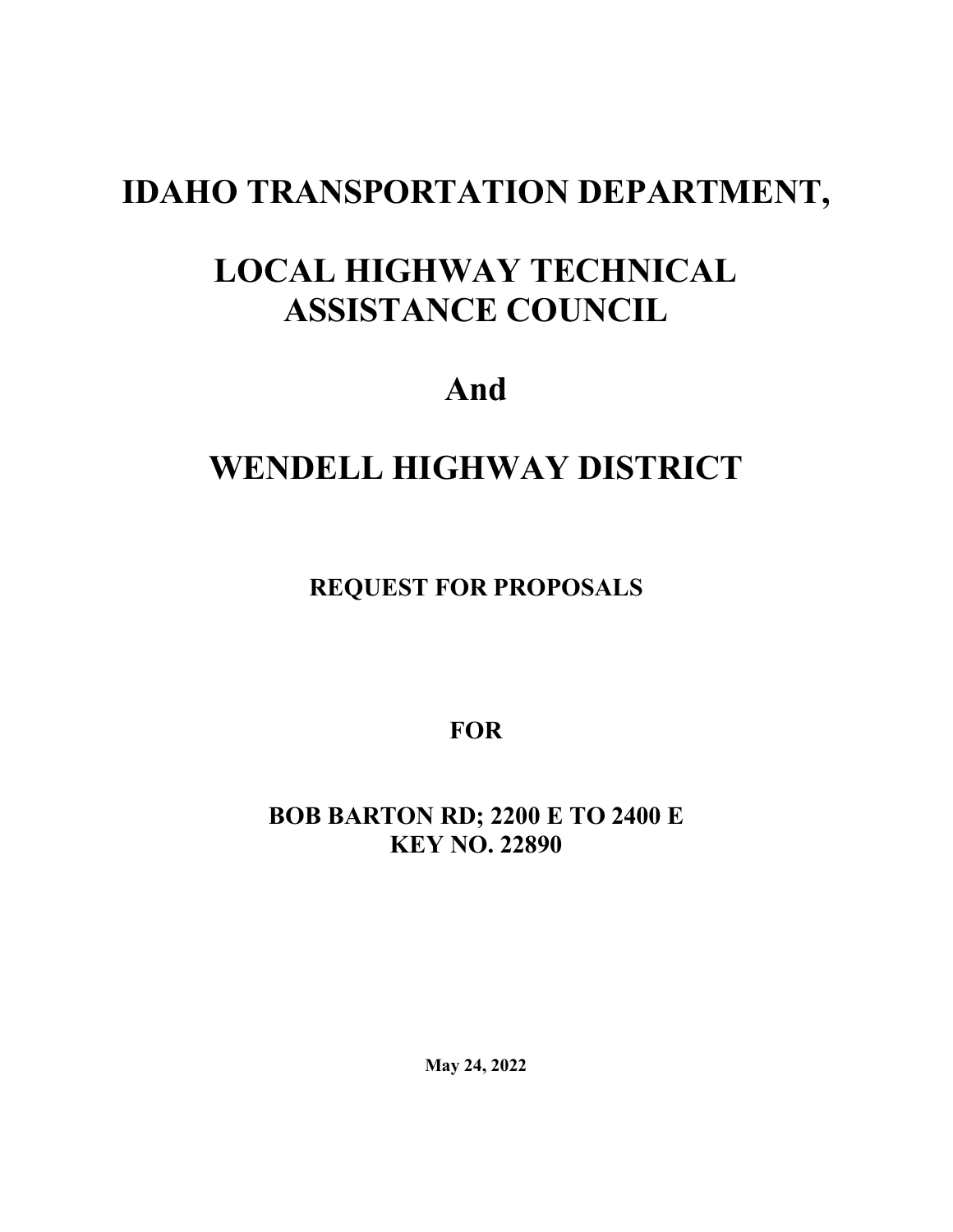## **REQUEST FOR PROPOSALS**

## **Table of Contents**

- General Information
- $\triangleright$  Preparation Instructions
- Evaluation Criteria
- $\triangleright$  Scope of Work

### **The following items are not included in this package, but can be located at the following web site:**

<http://itd.idaho.gov/business/?target=consultant-agreements>

- General Information and Requirements
- Sample Agreement and Consultant Agreement Specifications
- Federal Per Diem Policy
- Certification Regarding Debarment, Suspension, and Other Responsibility Matters form
- Consultant DBE Commitment form (ITD-2398)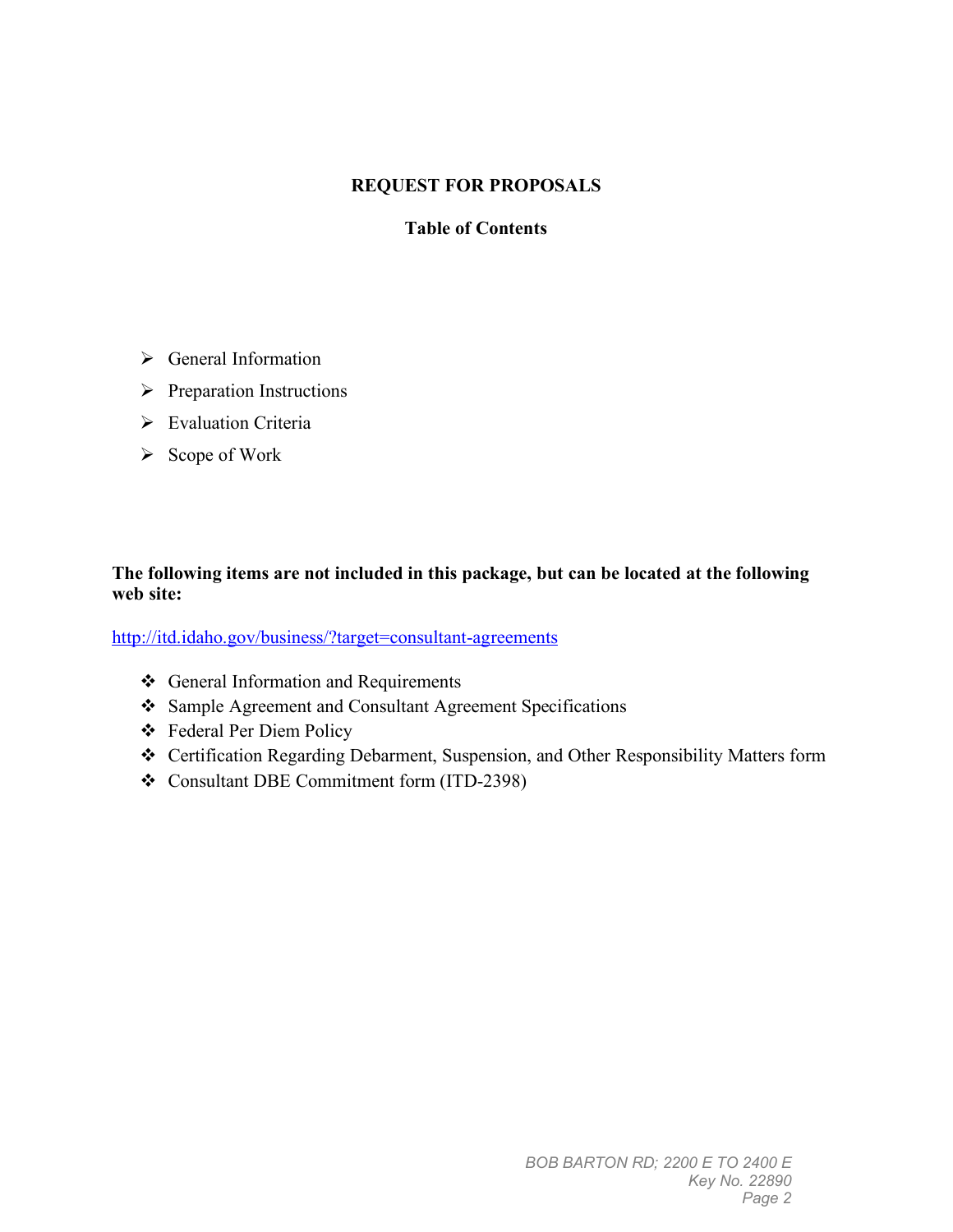## **GENERAL INFORMATION**

## **PROPOSAL**

The Idaho Transportation Department (ITD), the Local Highway Technical Assistance Council (LHTAC), and the Wendell Highway District are seeking qualified and experienced respondents from interested firms to submit a proposal for providing project development services for the BOB BARTON RD; 2200 E TO 2400 E, project in Gooding County.

### **GENERAL TERMS**

This Request for Proposals (RFP) does not commit ITD, LHTAC, or Wendell Highway District to enter into an agreement or to pay any costs incurred in the preparation of a proposal or in subsequent negotiations.

## **REVISIONS TO RFP**

All addenda to this solicitation will be posted on the Consultant Services web page. No notice will be given by mail.

## **RESERVATION OF RIGHTS BY ITD**

The issuance of this RFP does not constitute an assurance by ITD, LHTAC, or Wendell Highway District that any contract will actually be entered into by ITD, LHTAC, or Wendell Highway District, and expressly reserves the right to:

- Waive any immaterial defect or informality in any response or response procedure
- Reject any and all proposals
- Reissue the Request for Proposals
- Invite additional respondents to the proposal
- Request additional information and data from any or all respondents
- Extend the date for submission of responses
- Supplement, amend, or otherwise modify the RFP, and cancel this request with or without the substitution of another RFP
- Disqualify any respondent who fails to provide information or data requested herein or who provides inaccurate or misleading information or data
- Disqualify any respondent on the basis of any real or apparent conflict of interest

By responding to this solicitation, each respondent agrees that any finding by ITD, LHTAC, or Wendell Highway District of any fact in dispute as to this solicitation or the responses thereto shall be final and conclusive, except as provided herein.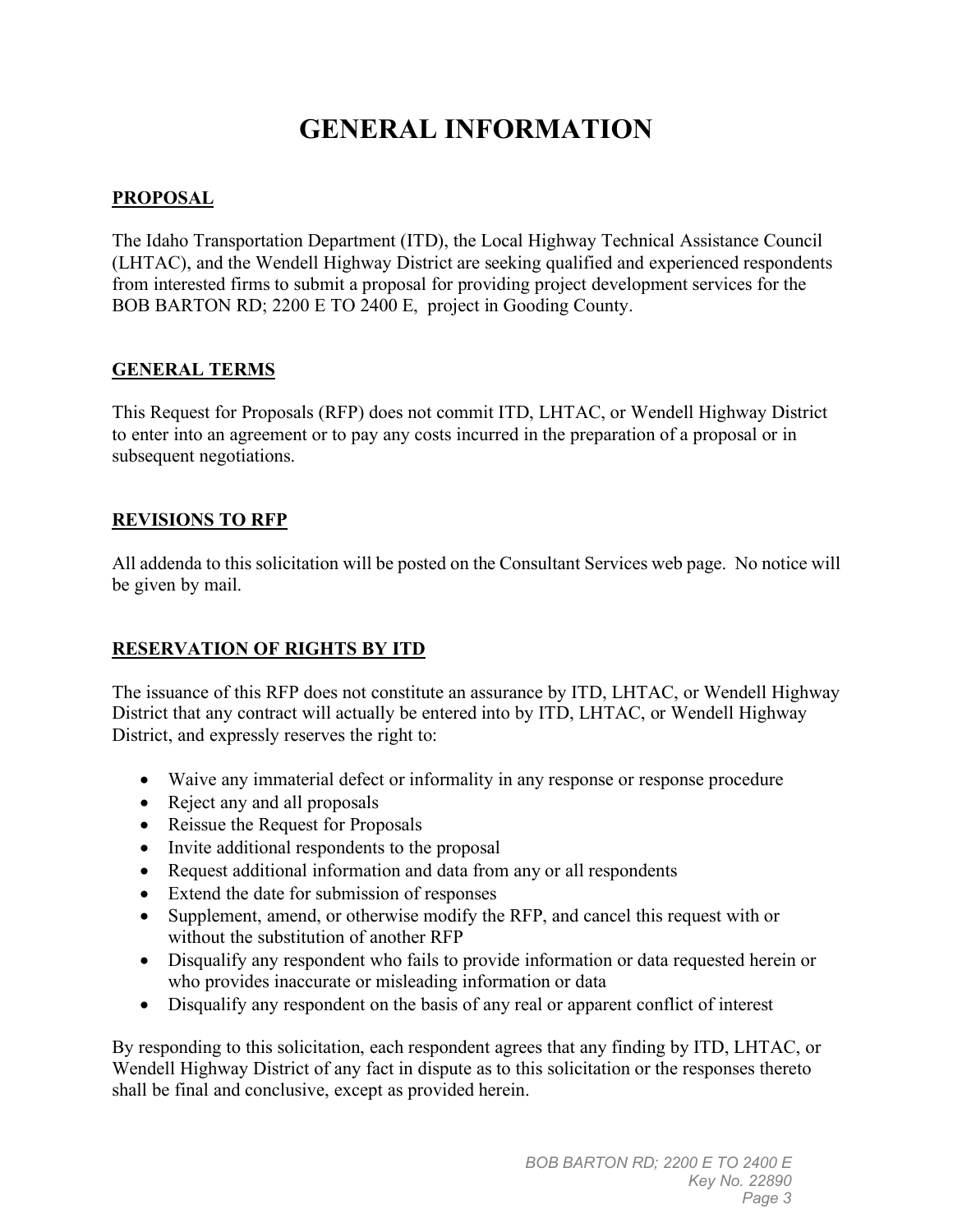## **CONFLICT OF INTEREST**

By the submission of a proposal, the Consultant agrees to ensure that, at the time of contracting, the Consultant will have no interest, direct or indirect, that would conflict in any manner or degree with the performance of the Consultant's obligations under the Agreement. The Consultant shall further covenant that, in the performance of the contract, the Consultant shall not employ any person, or subcontract with any entity, having any such known interest.

## **EEO REQUIREMENTS**

Respondent, by submission of a proposal, agrees to not discriminate against any worker, employee, application subcontractor or any member of the public because of race, color, gender, age, national origin, or disability, or otherwise commit an unfair employment practice. Respondent further agrees to comply with all Federal, State, and Local equal employment opportunity requirements and the requirements of the ITD EEO Special Provisions, accessible at the following web site: http://apps.itd.idaho.gov/apps/ocr/index.aspx.

All firms working for the Department area required to register on the Bidder's List with the Office of Civil Rights. If your firm has not registered, go to the following website for instructions: [https://itd.dbesystem.com/.](https://itd.dbesystem.com/) Please make sure your subconsultants are also registered. For further information regarding this requirement, call the ITD EEO Office at (208) 334-8884.

### **FINANCIAL REQUIREMENTS**

Prior to negotiating an agreement, the selected consultant and their subconsultants will be required to submit certified hourly rates and their last years' financial information and overhead schedule in accordance with the Federal Acquisition Regulations (FARs) and the most recent version of the AASHTO Audit Guide. More information can be found at the following web site: [http://itd.idaho.gov/business/?target=consultant-agreements.](http://itd.idaho.gov/business/?target=consultant-agreements)

### **PROPRIETARY MATERIAL**

ITD, LHTAC, and the Wendell Highway District assume no liability for disclosure of proprietary material submitted by respondents. Proposal submittals shall be considered public documents under applicable state law except to the extent portions of the submittals are otherwise protected under applicable law.

### **CERTIFICATION REGARDING DEBARMENT**

All proposals must contain a signed Certification Regarding Debarment, Suspension, and other Responsibility Matters form for the prime and each subconsultant.

The certification form is located on the Consultant Services web page at [http://itd.idaho.gov/business/?target=consultant-agreements.](http://itd.idaho.gov/business/?target=consultant-agreements)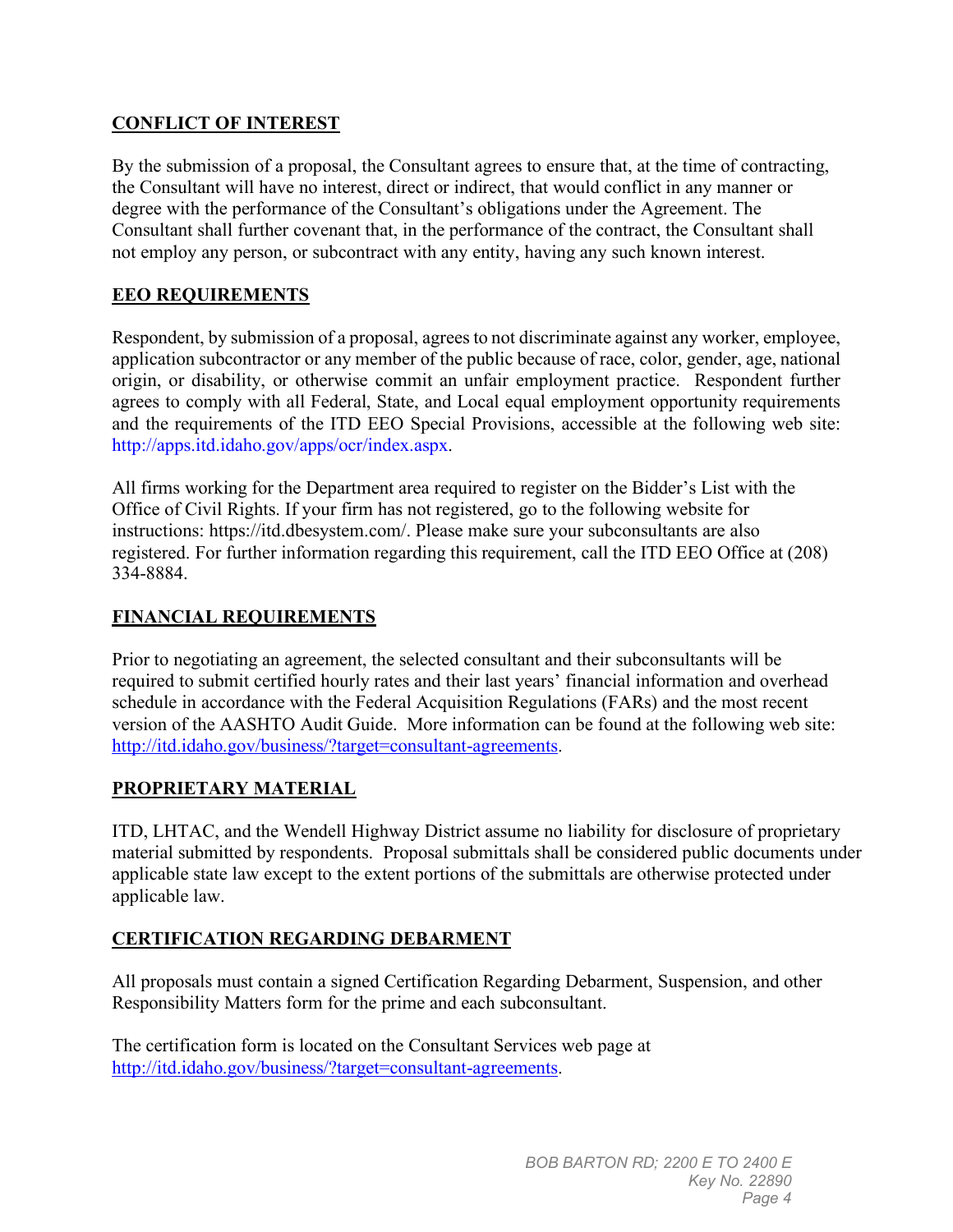## **PROPOSAL EVALUATION AND SELECTION**

An Evaluation Committee will evaluate and determine the individual and comparative merits of each of the proposals received. It is the responsibility of the Consultant to ensure that it complies with this RFP and provides the information requested. If the Consultant fails to provide any information requested in this RFP, such failure may result in either a lowered evaluation score of the proposal or disqualification of the proposal.

It is the intent of the department to take approximately 45 days, commencing on the submission date shown below, to evaluate the submitted proposals. The department intends to notify the successful and unsuccessful Consultants as soon as practicable after the evaluations have been completed, and after approval has been given on the Evaluation Committee's recommendations.

As part of the selection process, the top-ranked firms may be required, at their expense, to give a presentation and/or answer interview questions.

If your firm is selected and approved, negotiations will begin. If negotiations break down with a selected Consultant, they will be formally ended and negotiations will begin with the next ranked Consultant.

### **CONTACT INFORMATION**

All questions concerning the procedures of this request for proposal shall be directed to Andrea Aliev at ITD via email at [Andrea.Aliev@itd.idaho.gov.](mailto:Andrea.Aliev@itd.idaho.gov)

All project specific questions shall be directed by e-mail to Brian Wright at  $\frac{Bwright(a)$ lhtac.org (email). No questions will be accepted by telephone. All questions will be responded to by email, within two days of receipt of the question(s).

Interested firms are encouraged to submit a contact e-mail address to Mr. Wright with a request to be included on an electronic mailing list. Firms on the mailing list will receive copies of the response to all project questions submitted. No firms will be identified in the responses. No project specific questions will be accepted after June 14, 2022.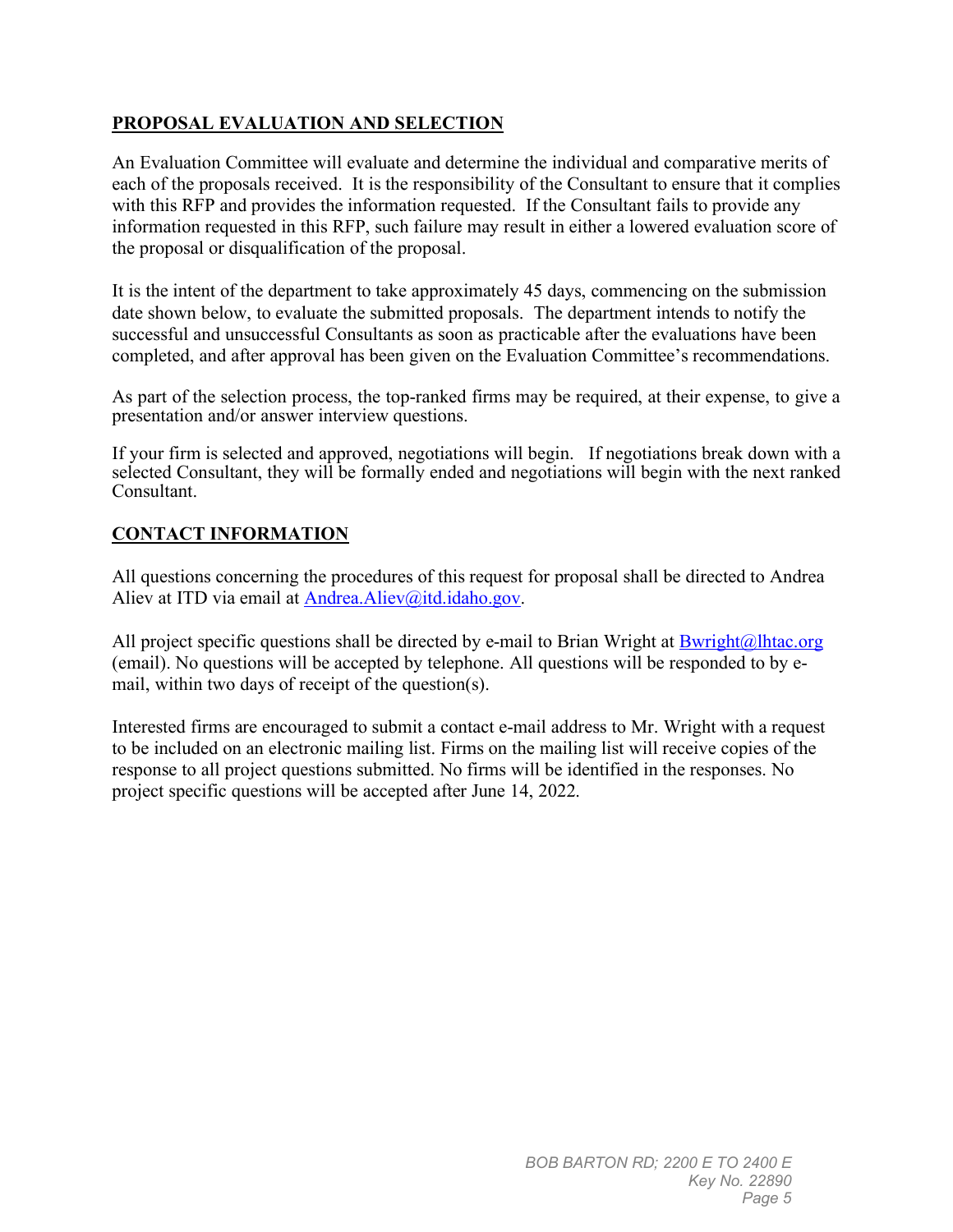## **PREPARATION INSTRUCTIONS**

#### **Proposals must conform to the following instructions. Any non-conforming proposal will be rejected.**

Proposals must be received by ITD by 4:00 p.m. MDT on June 21, 2022. Proposals must be submitted via e-mail with the project name and the consultant's name clearly indicated in the subject line. Late proposals will not be considered.

E-Mail Address for proposal submittal is: [consultantadminunit@itd.idaho.gov](mailto:consultantadminunit@itd.idaho.gov)

## **FORMAT:**

- $\triangleright$  Required File Format: pdf
- $\triangleright$  Maximum length of the submittal shall be five (5) pages.
- $\triangleright$  Cover pages are discouraged. If they are included, they will be counted in the proposal page total.
- $\triangleright$  The introductory letter is limited to one (1) page.
- Except as otherwise noted, pages shall be  $8\frac{1}{2} \times 11$  inches, with minimum of  $\frac{1}{2}$ " margins and a minimum font size of 11.
- $\triangleright$  The following items do not count in the proposal page total.
	- o Introductory letter
	- o Critical Path Diagram
	- o Certification Regarding Debarment
	- o Consultant DBE Commitment form (ITD-2398) and accompanying confirmation from DBE firms

## **INTRODUCTORY LETTER**

The introductory letter should be addressed to: Andrea Aliev

Contracts Officer Consultant Services Idaho Transportation Department P.O. Box 7129 Boise, Idaho 83707-1129

The introductory letter should introduce the Consultant's submittal, identify the Project Manager, and list a contact telephone number, and contain a statement confirming the commitment of the key personnel identified in the submittal to meet ITD's, LHTAC's, and Wendell's quality and schedule expectations. List each Subconsultant, their work tasks, and a contact name and telephone number. The Consultant shall include his/her acceptance of the terms and provisions of the Sample Agreement located a[t http://itd.idaho.gov/business/?target=consultant-agreements,](http://itd.idaho.gov/business/?target=consultant-agreements) and indicate willingness to execute said agreement.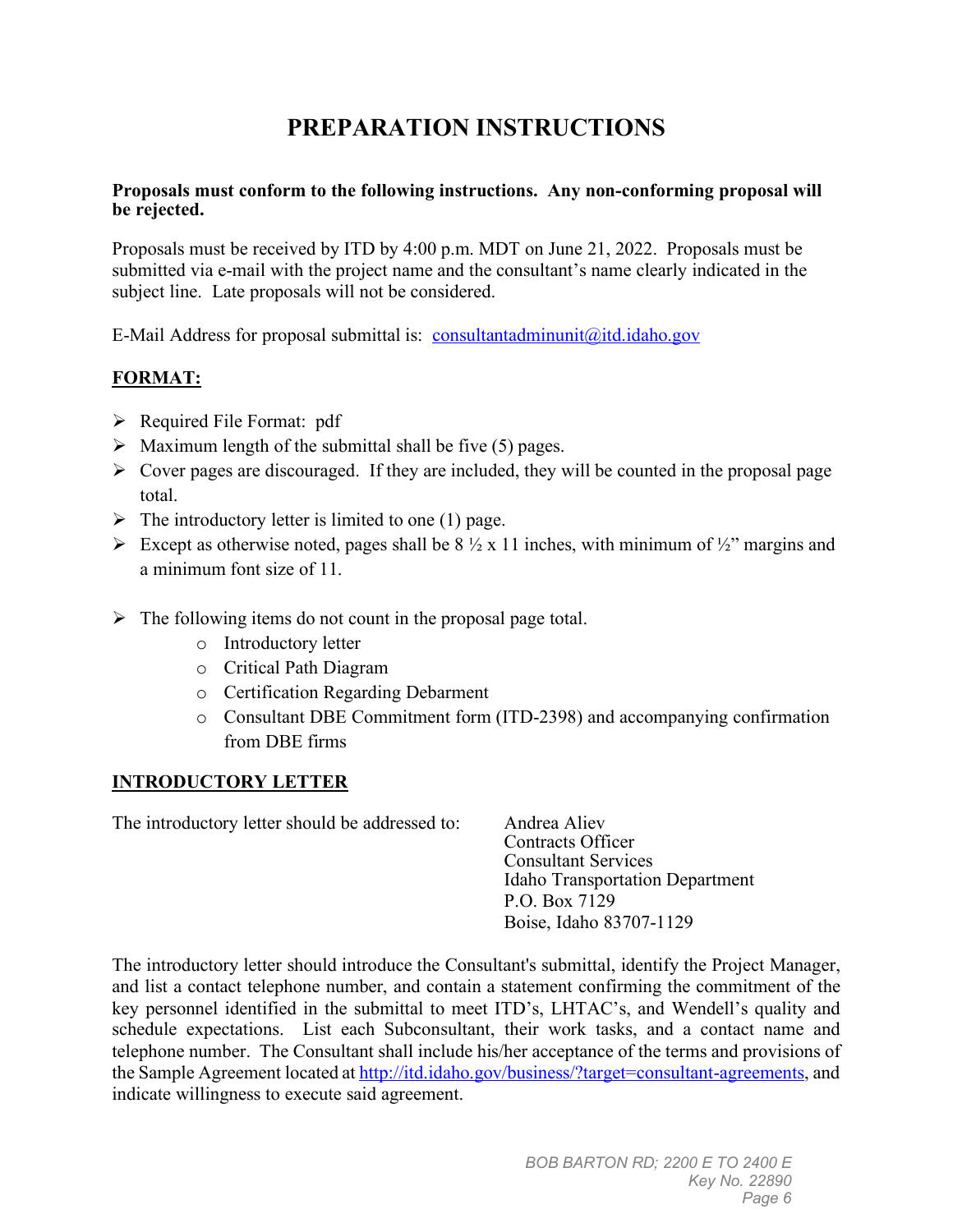## **DBE PARTICIPATION REQUIREMENTS**

In an effort to achieve ITD's DBE Annual Participation Goal (APG) of 10% utilization, ITD requires responder to utilize certified subconsultants and suppliers listed on its DBE Directory located at: [https://itd.dbesystem.com/.](https://itd.dbesystem.com/) For this project, the Consultant must propose a minimum of 11% DBE utilization or demonstrate "Good Faith Effort" toward achieving that goal.

Use Consultant DBE Commitment form (ITD-2398) to show all DBE firms, their specific work task or services, and their utilization percentage. The ITD-2398 is located on the Consultant Services web page at [http://itd.idaho.gov/business/?target=consultant-agreements.](http://itd.idaho.gov/business/?target=consultant-agreements)

If the proposal does not show a minimum DBE utilization of 11% or it is determined that it does not show a good faith effort toward achieving that goal, the proposal will be considered nonresponsive and will not be accepted.

If the proposal is ranked number one, and the firm is awarded the project, the DBE commitment for the contract will be the total DBE percentage identified by the Consultant on the ITD-2398.

For more information regarding ITD's DBE Program, please contact ITD Office of Civil Rights at [civilrights@itd.idaho.gov](mailto:civilrights@itd.idaho.gov) or call ITD DBE Program, Office of Civil Rights at (208) 334-8567.

## **PROPOSAL**

It is essential that the consultant provide an adequate staff of experienced personnel or subconsultants capable of and devoted to the successful accomplishment of work to be performed under this contract. The specific individuals or subconsultants listed in the proposal, including Project Manager, shall be assigned to the key positions and shall not be removed or replaced without the prior written approval of ITD, LHTAC, or Wendell Highway District, Replacement personnel submitted for approval must have at least equal qualifications, experience and expertise as those listed in the proposal.

The following criteria will be considered in the evaluation and selection, and apply only to the Consultant, except where specifically requested for the Consultant and each Subconsultant. Weights listed will be applied to the scoring for each criteria.

#### **CRITERIA 1: COMPANY EXPERIENCE AND QUALIFICATIONS Weight - 2** *(Complete for Consultant and each Subconsultant)*

- Describe how the company is organized to develop this type of project.
- Provide descriptions of no more than three (3) similar projects successfully developed by the Consultant, identifying the similarities to this project. Federal-aid projects successfully developed by the consultant should be included if available.
- List three (3) verifiable professional services references with a contact person and phone number.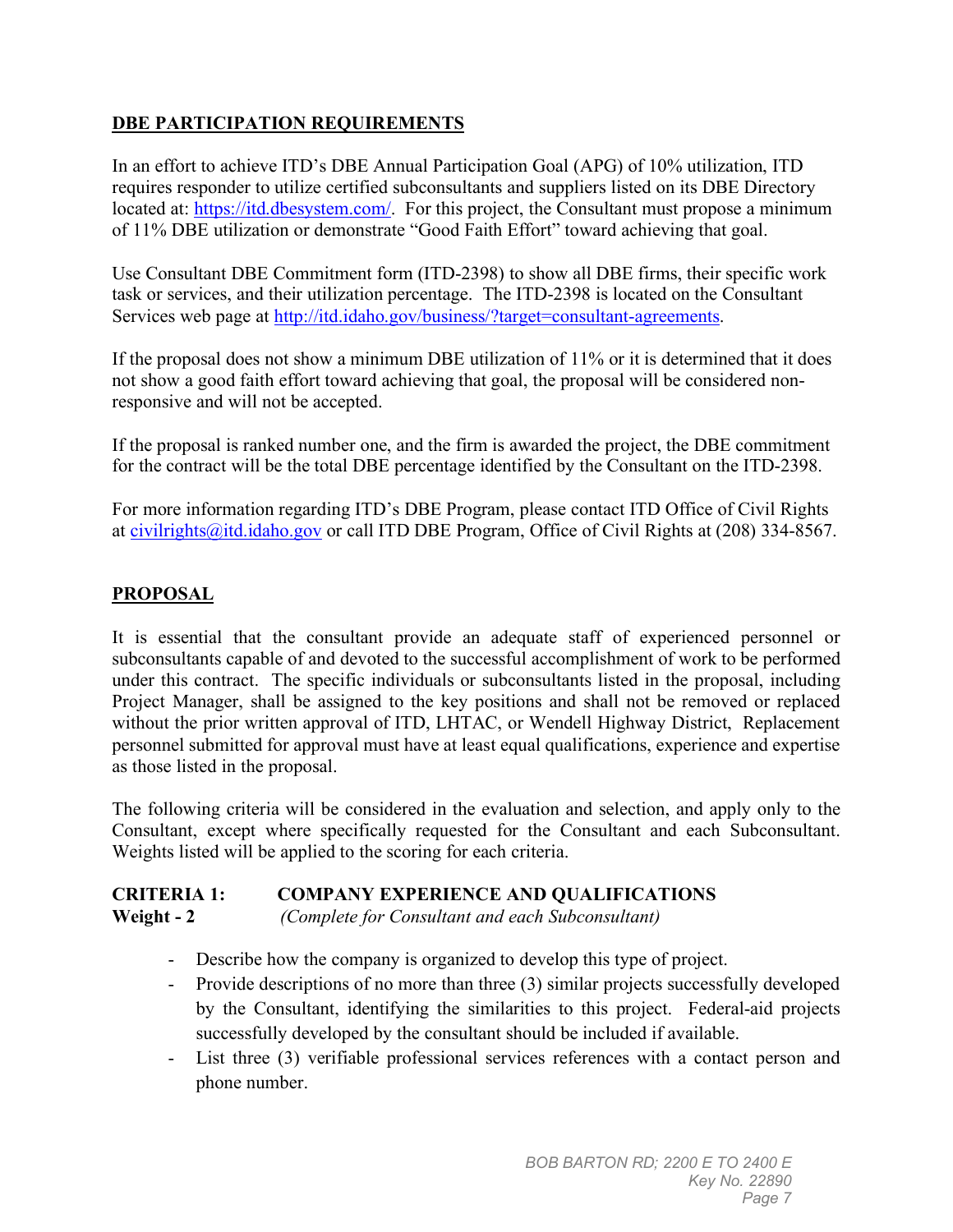## **CRITERIA 2: PROJECT MANAGER Weight - 4**

- Identify the Project Manager who will be responsible for the quality and timeliness of the consultant's work, and for ensuring that adequate personnel and other resources are available for this project.
- Provide a brief summary of education, experience, and qualifications pertaining to the management of this project
- Provide descriptions of no more than three (3) similar projects successfully developed by the Project Manager, identifying the similarities to this project. Federal-aid projects successfully developed by the project manager should be included if available. Include dates and specific services provided.
- Provide Idaho professional registration (registration is required at the time of submittal).
- List three (3) verifiable professional services references with a contact person and phone number.
- List all projects that the Project Manager is currently managing and the percent of time spent by him/her on each of those projects. Include estimated completion date for each of those projects. Identify Availability.

#### **CRITERIA 3: KEY PERSONNEL & RESOURCES AVAILABLE Weight - 3** *(Complete for Consultant and each Subconsultant)*

- Identify the key personnel and describe each person's role and duties on this project.
- Provide a brief summary of experience and qualifications. Include experience and qualifications working on Federal-aid projects.
- Provide Idaho professional registration (if applicable) for each person identified.
- List all projects that the Key Personnel are currently assigned to and the percent of time spent by him/her on each of those projects. Include estimated completion date for each of those projects. Identify availability.
- Include an organization chart of the key personnel with their roles and office locations.

## **CRITERIA 4: PROJECT UNDERSTANDING Weight - 3**

- Provide a written narrative demonstrating knowledge, methodology, policies and procedures to accomplish this federally funded highway project as outlined in the General Scope of Work.
- Identify the significant features and potential issues that may be encountered and possible steps to eliminate or minimize those issues.
- Include a Critical Path Diagram based on major tasks and project milestones. The sheet size for the Critical Path Diagram shall be 11" x 17".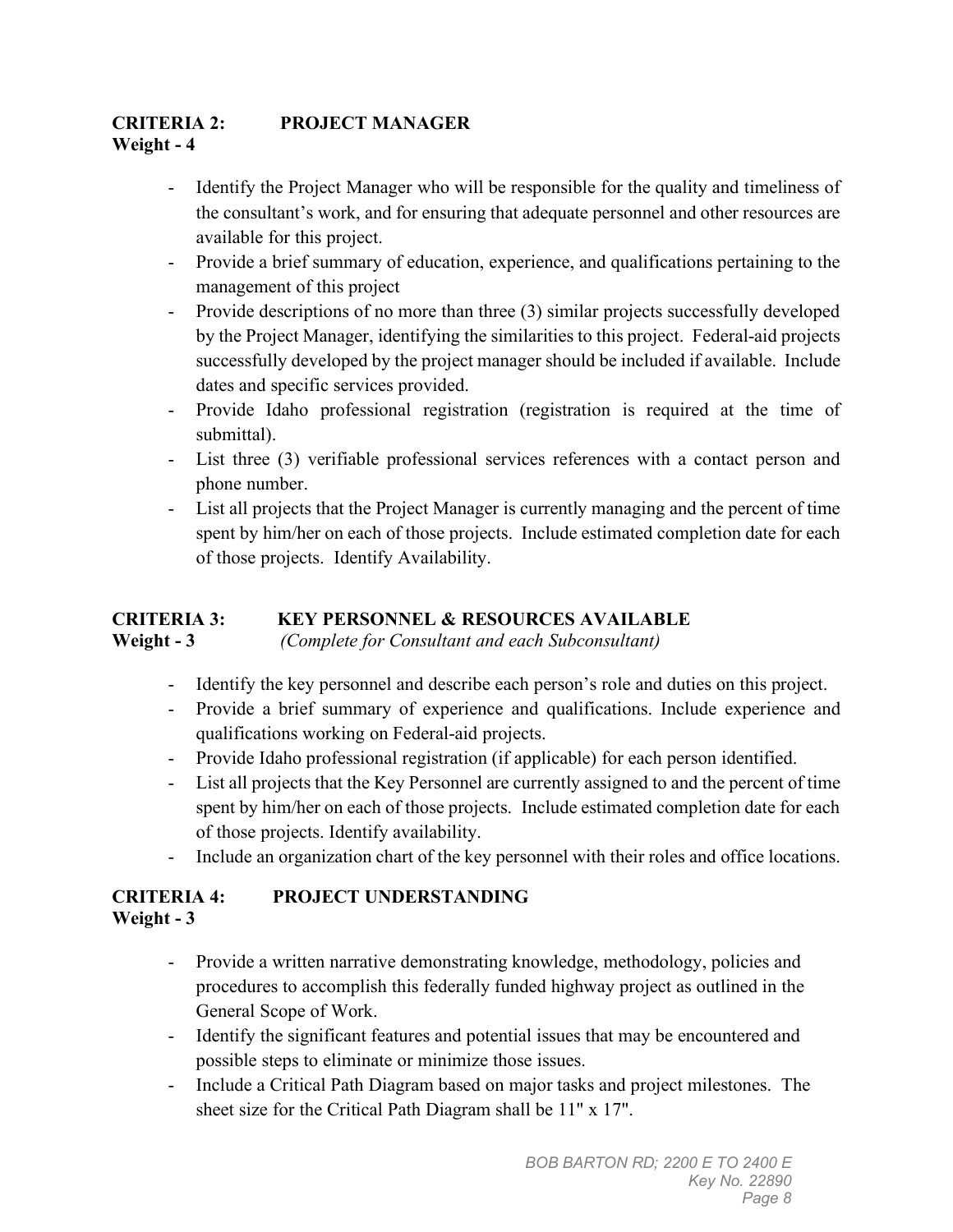### **CRITERIA 5: QUALITY CONTROL Weight - 3** *(Complete for Consultant and each Subconsultant)*

Describe the Consultant's procedures for scope change control, schedule and cost control and quality control. This should also include a description of the Consultant's control measures regarding their Subconsultants' project related work.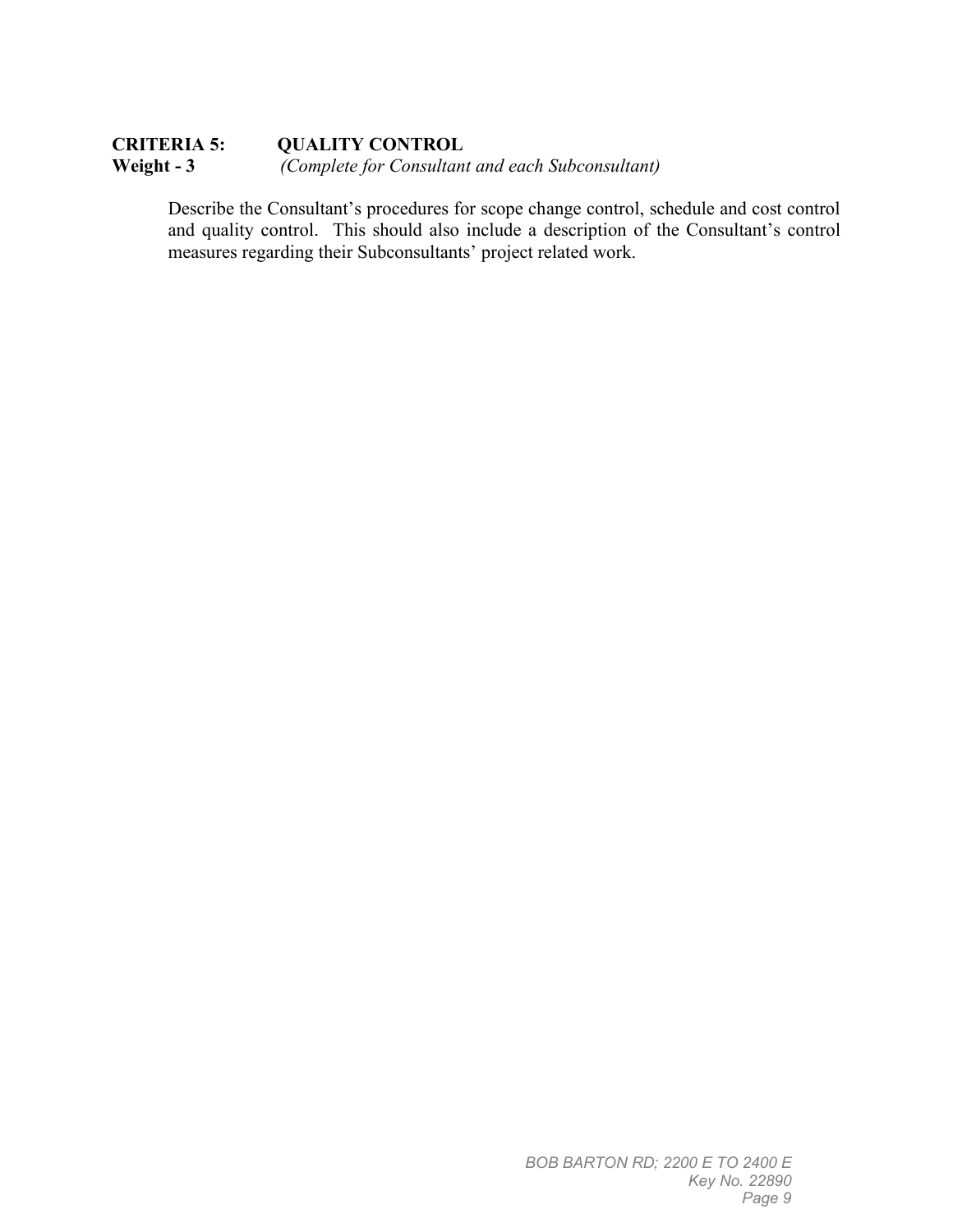## **GENERAL SCOPE OF WORK**

Project Name: Bob Barton Rd; 2200E to 2400E, Wendell HD Project No.: A022(890) Key No.: 22890

#### **INTRODUCTION:**

Bob Barton Road is a major east-west collector that links SH-46 in Gooding County to I-84 in Jerome County. The road provides direct access to many rural farms and dairy operations. serving the rural farming communities of Gooding Highway District and Gooding County. This project will make improvements to 2.0-miles of the existing 9.0-mile roadway. The design and construction funding is through the Federal-aid Rural Program (Rural), administered by the Local Highway Technical Assistance Council (LHTAC).

#### **OBJECTIVE:**

The objective of this project is to enhance the roadway by adding shoulders and rehabilitate/improve the existing pavement surface. The consultant will apply ITD design standards, specifications, and procedures as required for Federal-aid projects. Exploration and construction may occur outside the existing right-of-way requiring Property Use Agreements (PUA), temporary easements, permanent easements and/or right-of-way acquisition. The consultant will coordinate directly with the sponsor, the Wendell Highway District, and adjacent property owners.

#### **GENERAL OUTLINE:**

The selected consultant(s) will be required to develop the project from Charter Report through PS&E, and shall be qualified in the following areas of expertise:

- Survey
- Geotechnical Investigation/Laboratory/Design
- Environmental Documentation
- Agency Permits
- Stormwater Pollution Prevention Plans
- Roadway Design Plans
- Utility Plans
- Traffic Control Plans
- Right-of-Way Plans (if required)
- Plans, Specifications, and Estimate (PS&E)

#### **SCHEDULE:**

The construction funding is programmed Project Development (PD). The goal is to advertise this project for construction by FY25. To provide flexibility within the funding program, PS&E delivery should be no later than September 30, 2024.